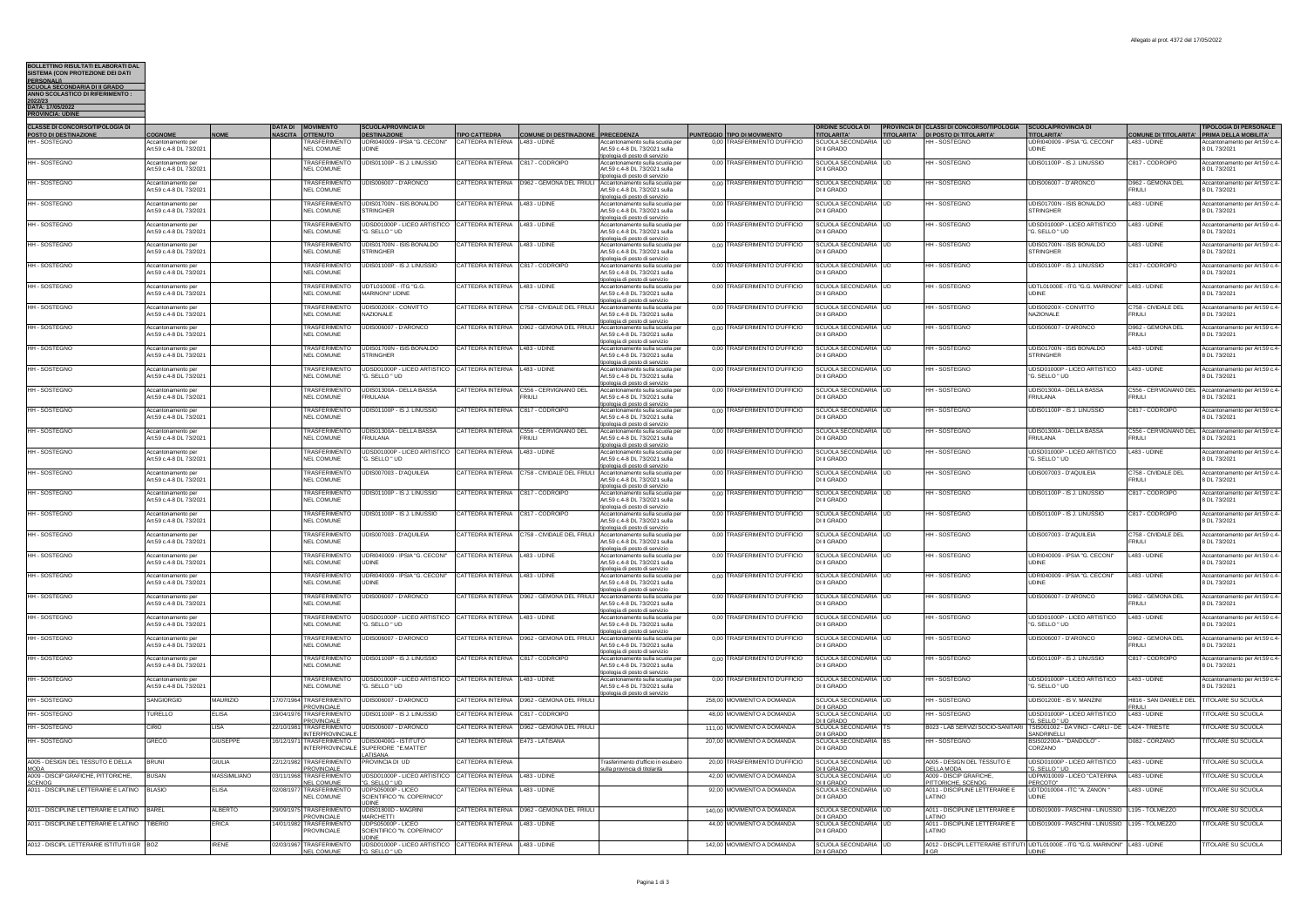| <b>CLASSE DI CONCORSO/TIPOLOGIA DI</b>                                    |                                               |                         |            | <b>DATA DI   MOVIMENTO</b>                              | <b>SCUOLA/PROVINCIA DI</b>                              |                                                |                                                |                                                                   |                                                                     | ORDINE SCUOLA DI PROVINCIA DI CLASSI DI CONCORSO/TIPOLOGIA |                                                                                                            | <b>SCUOLA/PROVINCIA DI</b>                           |                                            | <b>TIPOLOGIA DI PERSONALE</b>              |
|---------------------------------------------------------------------------|-----------------------------------------------|-------------------------|------------|---------------------------------------------------------|---------------------------------------------------------|------------------------------------------------|------------------------------------------------|-------------------------------------------------------------------|---------------------------------------------------------------------|------------------------------------------------------------|------------------------------------------------------------------------------------------------------------|------------------------------------------------------|--------------------------------------------|--------------------------------------------|
| POSTO DI DESTINAZIONE<br>A012 - DISCIPL LETTERARIE ISTITUTI II GR BOZZETT | COGNOME                                       | <b>NOME</b><br>FABRIZIO | 31/03/19   | NASCITA OTTENUTO<br><b><i>RASFERIMENTO</i></b>          | <b>DESTINAZIONE</b><br>JDSD01000P - LICEO ARTISTICO     | <b>TIPO CATTEDRA</b><br>CATTEDRA INTERNA       | COMUNE DI DESTINAZIONE PRECEDENZ<br>483 - UDIN |                                                                   | UNTEGGIO TIPO DI MOVIMENTO<br>124,00 MOVIMENTO A DOMANDA            | TITOLARITA'<br>SCUOLA SECONDARIA                           | TITOLARITA' DI POSTO DI TITOLARITA'<br>A012 - DISCIPL LETTERARIE ISTITUTI UDIS01600T - ISIS "A. MALIGNANI" | <b>TITOLARITA'</b>                                   | <b>COMUNE DI TITOLARITA'</b><br>483 - UDIN | PRIMA DELLA MOBILITA'<br>TOLARE SU SCUOLA  |
|                                                                           |                                               |                         |            | <b>NEL COMUNE</b>                                       | "G. SELLO " UD                                          |                                                |                                                |                                                                   |                                                                     | <b>DI II GRADO</b>                                         | II GR                                                                                                      | <b>UDINE</b>                                         |                                            |                                            |
| A012 - DISCIPL LETTERARIE ISTITUTI II GR                                  | CAMBULI                                       | <b>MARIAGRAZIA</b>      | 07/07/1989 | <b><i>FRASFERIMENTO</i></b><br><b>NEL COMUNE</b>        | JDSD01000P - LICEO ARTISTICO<br>G. SELLO " UD           | CATTEDRA INTERNA                               | 483 - UDINE                                    |                                                                   | 25.00 TRASFERIMENTO A DOMAND<br>CONDIZIONATA                        | <b>CUOLA SECONDARIA</b><br>I II GRADO                      | A012 - DISCIPL LETTERARIE ISTITUTI UDTD010004 - ITC "A. ZANON                                              | <b>IDINF</b>                                         | 483 - UDIN                                 | <b>TOLARE SU SCUOLA</b>                    |
| A012 - DISCIPL LETTERARIE ISTITUTI II GR                                  | <b>RIGON</b>                                  | CARLO                   |            | <b>TRASFERIMENTC</b><br><b>NEL COMUNE</b>               | DSD01000P - LICEO ARTISTICO<br>'G. SELLO " UD           | CATTEDRA INTERNA                               | 483 - UDINE                                    |                                                                   | 97.00 MOVIMENTO A DOMAND.                                           | <b>CUOLA SECONDAR</b><br><b>DI II GRADO</b>                | A012 - DISCIPL LETTERARIE ISTITUTI<br><b>IGR</b>                                                           | UDTD021511 - SEZIONE SERALI<br>ITC DEGANUTTI UDINE   | 483 - UDIN                                 | <b>ITOLARE SU SCUOLA</b>                   |
| A012 - DISCIPL LETTERARIE ISTITUTI II GR                                  | <b>SCHIAVON</b>                               | <b>FRANCESCO</b>        |            | 27/10/1982 TRASFERIMENTO<br><b>NEL COMUNE</b>           | UDIS00200X - CONVITTO<br>NAZIONALE                      | CATTEDRA INTERNA                               | 758 - CIVIDALE DEL FRIUL                       |                                                                   | 61.00 MOVIMENTO A DOMANDA                                           | SCUOLA SECONDARIA<br>I II GRADO                            | A012 - DISCIPL LETTERARIE ISTITUTI UDIS007003 - D'AQUILEIA                                                 |                                                      | C758 - CIVIDALE DEL                        | <b>ITOLARE SU SCUOLA</b>                   |
| A012 - DISCIPLI ETTERARIE ISTITUTI II GR                                  | <b>TESSITOR</b>                               | LUGI                    |            | 28/10/1968 TRASFERIMENTO                                | UDTL01050X - SEZIONE SERALE                             | CATTEDRA ESTERNA                               | 483 - UDINE                                    |                                                                   | 136.00 MOVIMENTO A DOMANDA                                          | SCUOLA SECONDARIA LUD                                      | A012 - DISCIPL LETTERARIE ISTITUTI UDSD01000P - LICEO ARTISTICO                                            |                                                      | 483 - UDINE                                | <b>TOLARE SU SCUOLA</b>                    |
| A012 - DISCIPLI ETTERARIE ISTITUTULGR PELLARIN                            |                                               | <b>DONATELLA</b>        |            | <b>NEL COMUNE</b><br>04/02/1974 TRASFERIMENTO           | TG MARINONI UDINE<br>UDIS01600T - ISIS "A. MALIGNANI    | <b>TESSO COMUNE</b><br>CATTEDRA INTERNA        | 483 - UDINE                                    |                                                                   | 21,00 MOVIMENTO A DOMANDA                                           | <b>DI II GRADO</b><br>SCUOLA SECONDARIA                    | A012 - DISCIPLI ETTERARIE ISTITUTI UDIS014006 - E SOLAR                                                    | "G. SELLO " UD                                       | 195 - TOLMEZZO                             | <b>TOLARE SU SCUOLA</b>                    |
| A012 - DISCIPL LETTERARIE ISTITUTI II GR                                  | ROSATI                                        | <b>UCA ELENA</b>        |            | <b>PROVINCIALE</b><br>07/06/1975 TRASFERIMENTO          | UDINE<br>UDSD01000P - LICEO ARTISTICO                   | CATTEDRA INTERNA                               | 483 - UDINE                                    |                                                                   | 110,00 MOVIMENTO A DOMANDA                                          | I II GRADO<br>CUOLA SECONDARIA                             | II GR<br>A012 - DISCIPL LETTERARIE ISTITUTI UDIS01300A - DELLA BASSA                                       |                                                      | C556 - CERVIGNANO DEL                      | <b>ITOLARE SU SCUOLA</b>                   |
| A012 - DISCIPL LETTERARIE ISTITUTI II GR                                  | <b>RUSSO</b>                                  | TALIA                   | 07/07/19   | <b>PROVINCIALE</b><br><b><i>FRASFERIMENTO</i></b>       | "G. SELLO " UD<br>JDIS021009 - DEGANUTT                 | CATTEDRA INTERNA                               | 483 - UDINE                                    |                                                                   | 87.00 MOVIMENTO A DOMANDA                                           | <b>DI II GRADO</b><br><b>SCUOLA SECONDARIA</b>             | <b>II GR</b><br>A012 - DISCIPL LETTERARIE ISTITUTI                                                         | <b>FRIULANA</b><br><b>UDIS014006 - F.SOLAR</b>       | FRIULI<br>195 - TOLMEZZO                   | <b>TOLARE SU SCUOLA</b>                    |
|                                                                           |                                               |                         |            | <b>PROVINCIALE</b>                                      |                                                         |                                                |                                                |                                                                   |                                                                     | <b>DI II GRADO</b>                                         | II GR                                                                                                      |                                                      |                                            |                                            |
| A013 - DISCIPL LETTERARIE, LATINO E                                       | DE PAUL                                       | SIMONA                  | 25/01/19   | <b><i>FRASFERIMENTO</i></b><br>PROVINCIALE              | UDPM040005 - ISTITUTO<br>MAGISTRALE UCCELLIS            | <b>ATTEDRA INTERNA</b>                         | 483 - UDINE                                    |                                                                   | 90,00 MOVIMENTO A DOMANDA                                           | <b>SCUOLA SECONDA</b><br><b>DI II GRADO</b>                | A013 - DISCIPL LETTERARIE, LATINO<br><b>E GRECC</b>                                                        | UDIS019009 - PASCHINI - LINUSSIO                     | 195 - TOLMEZZ                              | <b>TOLARE SU SCUOL</b>                     |
| GRECO<br>A013 - DISCIPL LETTERARIE, LATINO E<br>GRECO                     | AI RERT                                       | CHIARA                  |            | <b><i>RASEERIMENTO</i></b><br>INTERPROVINCIALE LINUSSIO | UDIS019009 - PASCHINI                                   | <b>ATTEDRA INTERNA</b>                         | 195 - TOLMEZZO                                 |                                                                   | 55,00 MOVIMENTO A DOMANDA                                           | <b>SCUOLA SECONDAR</b><br><b>DI II GRADO</b>               | A013 - DISCIPL LETTERARIE, LATINO BSPC01000A<br>E GRECO                                                    | "ARNALDO<br><b>BRESCIA</b>                           | 3157 - BRESCL                              | <b>ITOLARE SU SCUOLA</b>                   |
| A018 - FILOSOFIA E SCIENZE UMANE                                          | <b>BARADELLO</b>                              | <b>ENRICO</b>           |            |                                                         | 13/09/1961 TRASFERIMENTO UDIS01600T - ISIS 'A MALIGNANI | CATTEDRA ESTERNA                               | 483 - UDINE                                    |                                                                   | 132.00 MOVIMENTO A DOMANDA                                          | SCUOLA SECONDARIA                                          | A018 - FILOSOFIA E SCIENZE UMANE UDPM010009 - LICEO "CATERINA                                              |                                                      | 483 - UDINE                                | <b>TOLARE SU SCUOLA</b>                    |
| A018 - FILOSOFIA E SCIENZE UMANE                                          | NOBILE                                        | <b>FILIPPO</b>          |            | <b>NEL COMUNE</b><br>07/08/1981 TRASFERIMENTO           | <b>UDINE</b><br>UDPM010009 - LICEO "CATERINA            | <b>TESSO COMUNE</b><br>CATTEDRA ESTERNA        | 483 - UDINE                                    |                                                                   | 52,00 MOVIMENTO A DOMANDA                                           | DI II GRADO<br><b>SCUOLA SECONDARIA</b>                    | A018 - FILOSOFIA E SCIENZE UMANI                                                                           | PERCOTO*<br>JDIS01700N - ISIS BONALDO                | 483 - UDINE                                | <b>ITOLARE SU SCUOLA</b>                   |
| A019 - FILOSOFIA E STORIA                                                 | ALLILONE                                      | <b>ERANCC</b>           |            | <b>NEL COMUNE</b><br>21/11/1962 TRASFERIMENTO           | PERCOTO*<br>IDPS05000P - LICEC                          | <b>TESSO COMUNE</b><br><b>CATTEDRA INTERNA</b> | 483 - UDINE                                    |                                                                   | 123,00 MOVIMENTO A DOMANDA                                          | I II GRADO<br>SCHOLA SECONDARIA                            | A019 - FILOSOFIA E STORIA                                                                                  | TRINGHER<br><b>IDPM040005 - ISTITUTE</b>             | 483 - UDIN                                 | <b>ITOLARE SU SCUOL</b>                    |
|                                                                           |                                               |                         |            | <b>NEL COMUNE</b>                                       | SCIENTIFICO "N. COPERNICO<br>JDINE                      |                                                |                                                |                                                                   |                                                                     | DI II GRADO                                                |                                                                                                            | <b>MAGISTRALE UCCELLIS</b>                           |                                            |                                            |
| A019 - FILOSOFIA E STORIA                                                 | FFRRANDI                                      | <b>FILIPPO</b>          |            | 17/05/1988 TRASFERIMENTO                                | UDPS010008 - LICEO                                      | <b>CATTEDRA INTERNA</b>                        | 483 - UDINE                                    |                                                                   | 37.00 TRASFERIMENTO A DOMANDA                                       | SCUOLA SECONDARIA LUD                                      | A019 - FILOSOFIA E STORIA                                                                                  | UDSD01000P - LICEO ARTISTICO                         | 483 - UDINE                                | <b>ITOLARE SU SCUOLA</b>                   |
|                                                                           |                                               |                         |            | <b>NEL COMUNE</b>                                       | SCIENTIFICO "G. MARINELLI"<br><b>IDINE</b>              |                                                |                                                |                                                                   | CONDIZIONATA                                                        | DI II GRADO                                                |                                                                                                            | 'G. SELLO " UD                                       |                                            |                                            |
| A019 - FILOSOFIA E STORIA                                                 | <b><i>VANCICH</i></b>                         | MARCO                   |            | 04/12/1979 TRASFERIMENTO<br><b>NEL COMUNE</b>           | JDPS010008 - LICEO<br>SCIENTIFICO "G. MARINELLI"        | CATTEDRA INTERNA                               | 483 - UDINE                                    |                                                                   | 18.00 MOVIMENTO A DOMANDA                                           | SCUOLA SECONDARIA<br>DI II GRADO                           | A019 - FILOSOFIA E STORIA                                                                                  | UDTL01000E - ITG "G.G. MARINONI<br><b>JDINF</b>      | 483 - UDINE                                | <b>ITOLARE SU SCUOLA</b>                   |
| A019 - FILOSOFIA E STORIA                                                 |                                               | <b>RANCESCO</b>         | 07/10/1986 | TRASFERIMENTO                                           | <b>JDINE</b><br>JDPM010009 - LICEO "CATERINA            | CATTEDRA INTERNA                               | 483 - UDINE                                    |                                                                   | 0.00 MOVIMENTO A DOMANDA                                            | <b>SCUOLA SECONDARIA</b>                                   | A019 - FILOSOFIA E STORIA                                                                                  | JDIS019009 - PASCHINI - LINUSSIO                     | 195 - TOLMEZZO                             | <b>ITOLARE SU SCUOLA</b>                   |
|                                                                           | POLO                                          |                         |            | PROVINCIALE                                             | PERCOTO*                                                |                                                |                                                |                                                                   |                                                                     | <b>ILIGRADO</b>                                            |                                                                                                            |                                                      |                                            |                                            |
| A019 - FILOSOFIA E STORIA                                                 | QUADRIFOGLIO                                  | MATTEO                  |            | 19/11/1983 TRASFERIMENTO<br>PROVINCIALE                 | UDPS010008 - LICEO<br>SCIENTIFICO "G. MARINELLI"        | <b>CATTEDRA INTERNA</b>                        | 483 - UDINE                                    |                                                                   | 30.00 TRASFERIMENTO A DOMANDA<br>CONDIZIONATA                       | SCUOLA SECONDARIA<br>DI II GRADO                           | A019 - FILOSOFIA E STORIA                                                                                  | UDIS00200X - CONVITTO<br>VAZIONALE                   | C758 - CIVIDALE DEL<br>RIULI               | <b>ITOLARE SU SCUOLA</b>                   |
| A020 - FISICA                                                             | <b>STABON</b>                                 | DANIELA                 | 17/01/19   | <b>TRASFERIMENTO</b>                                    | JDINE<br><b>JDIS01600T - ISIS "A. MALIGNAN</b>          | CATTEDRA INTERNA                               | 483 - UDINE                                    |                                                                   | 136,00 MOVIMENTO A DOMANDA                                          | <b>CUOLA SECOND</b>                                        | 4020 - FISICA                                                                                              | JDTD010004 - ITC "A. ZANON                           | 483 - UDINE                                | <b>ITOLARE SU SCUOLA</b>                   |
|                                                                           |                                               |                         |            | NEL COMUNE                                              | <b>UDINE</b>                                            |                                                |                                                |                                                                   |                                                                     | <b>DI II GRADO</b>                                         |                                                                                                            | <b>JDINF</b>                                         |                                            |                                            |
| A021 - GEOGRAFIA                                                          | DI GIUSTO                                     | <b>UIGINA</b>           | 01/03/1970 | TRASFERIMENTO<br>PROVINCIALE                            | UDIS01800D - MAGRINI<br><b>MARCHETTI</b>                | CATTEDRA INTERNA                               | 962 - GEMONA DEL FRIUL                         |                                                                   | 89,00 MOVIMENTO A DOMANDA                                           | SCUOLA SECONDARIA<br>I II GRADO                            | A021 - GEOGRAFIA                                                                                           | UDIS01700N - ISIS BONALDO<br><b>STRINGHER</b>        | 483 - UDIN                                 | <b>ITOLARE SU SCUOLA</b>                   |
| A026 - MATEMATICA                                                         | <b>BOLZON</b>                                 | RAFFAELLA               |            | 24/05/1975 TRASFERIMENTO<br>NEL COMUNE                  | UDIS01600T - ISIS "A. MALIGNANI<br><b>UDINE</b>         | CATTEDRA INTERNA                               | 483 - UDINE                                    |                                                                   | 132.00 MOVIMENTO A DOMANDA                                          | SCUOLA SECONDARIA UD<br><b>DI II GRADO</b>                 | A026 - MATEMATICA                                                                                          | UDIS01700N - ISIS BONALDO<br><b>STRINGHER</b>        | 483 - UDINE                                | <b>ITOLARE SU SCUOLA</b>                   |
| A026 - MATEMATICA                                                         | PIANI                                         | <b>SIMONA</b>           | 27/02/1970 | <b>NEL COMUNE</b>                                       | TRASFERIMENTO UDTL01000E - ITG "G.G.<br>MARINONI' UDINE | CATTEDRA INTERNA                               | 483 - UDINE                                    |                                                                   | 67.00 TRASFERIMENTO A DOMANDA<br>CONDIZIONATA                       | SCUOLA SECONDARIA<br>DI II GRADO                           | A026 - MATEMATICA                                                                                          | UDIS01700N - ISIS BONALDO<br><b>STRINGHER</b>        | 483 - UDINE                                | <b>TOLARE SU SCUOLA</b>                    |
| A026 - MATEMATICA                                                         | <b>MESSINA</b>                                | DAVIDE                  |            | 01/05/1991 TRASFERIMENTO                                | UDIS01600T - ISIS "A. MALIGNAN                          | CATTEDRA ESTERNA                               | 483 - UDINE                                    |                                                                   | 48,00 TRASFERIMENTO A DOMANDA                                       | SCUOLA SECONDARIA                                          | A026 - MATEMATICA                                                                                          | UDIS01100P - IS J. LINUSSIO                          | 2817 - CODROIPO                            | <b>ITOLARE SU SCUOLA</b>                   |
| A027 - MATEMATICA E FISICA                                                | QUAGLIARO                                     | FEDERICO                | 09/12/19   | <b>PROVINCIALE</b><br>TRASFERIMENTO                     | <b>UDINE</b>                                            | STESSO COMUNE<br>CATTEDRA INTERNA              | 483 - UDINE                                    |                                                                   | CONDIZIONATA<br>36,00 TRASFERIMENTO A DOMANDA                       | DI II GRADO<br>SCUOLA SECONDARIA<br><b>UD</b>              | A027 - MATEMATICA E FISICA                                                                                 | UDPC010005 - LICEO CLASSICO "J                       | 483 - UDINE                                | <b>ITOLARE SU SCUOLA</b>                   |
| A027 - MATEMATICA E FISICA                                                |                                               | ALESSIA                 |            | NEL COMUNE<br><b><i>RASFERIMENTO</i></b>                | UDPM040005 - ISTITUTO                                   | CATTEDRA INTERNA                               | 483 - UDINE                                    |                                                                   | CONDIZIONATA<br>0.00 MOVIMENTO A DC                                 | <b>DI II GRADO</b><br><b>CUOLA SEC</b>                     | A027 - MATEMATICA E FISICA                                                                                 | STELLINI" UDINE<br>IS00300Q - IS E. TORRICELLI       | <b>E889 - MANIAGC</b>                      | <b>ITOLARE SU SCUOL</b>                    |
|                                                                           |                                               |                         |            |                                                         | INTERPROVINCIALE MAGISTRALE UCCELLIS                    | CATTEDRA INTERNA                               | 195 - TOLMEZZC                                 |                                                                   | 0.00 TRASFERIMENTO D'UFFICIO                                        | DI II GRADO                                                | A034 - SCIENZE E TECNOLOGIE                                                                                | JDIS014006 - F.SOLAR                                 | 195 - TOLMEZZC                             |                                            |
| A034 - SCIENZE E TECNOLOGIE CHIMICHE                                      | Accantonamento per<br>Art.59 c.4-8 DL 73/2021 |                         |            | TRASFERIMENTO<br><b>NEL COMUNE</b>                      | UDIS014006 - F.SOLAR                                    |                                                |                                                | Accantonamento sulla scuola pe<br>Art.59 c.4-8 DL 73/2021 sulla   |                                                                     | SCUOLA SECONDARIA<br>DI II GRADO                           | CHIMICHE                                                                                                   |                                                      |                                            | Accantonamento per Art.59 c.<br>DL 73/2021 |
| A034 - SCIENZE E TECNOLOGIE CHIMICHE                                      | <b>ROPPA</b>                                  | STEFANIA                | 14/04/19   | <b>TRASFERIMENTO</b>                                    | UDIS01300A - DELLA BASSA                                | CATTEDRA INTERNA                               | 556 - CERVIGNANO DEL                           | pologia di posto di servizio                                      | 52,00 MOVIMENTO A DOMANDA                                           | <b>SCUOLA SECONDARIA</b>                                   | A034 - SCIENZE E TECNOLOGIE                                                                                | TSTF010008 - ALESSANDRO VOLT.                        | L424 - TRIESTE                             | <b>ITOLARE SU SCUOL</b>                    |
| A037 - COSTRUZ TECNOL E TECN RAPPR                                        | <b>LOREAN</b>                                 | ABRIZIO                 | 27/08/19   | INTERPROVINCIALE FRIULANA<br><b>TRASFERIMENTO</b>       | UDIS01200E - IS V. MANZIN                               | CATTEDRA INTERNA                               | <b>RIULI</b><br>816 - SAN DANIELE DEL          |                                                                   | 132,00 MOVIMENTO A DOMANDA                                          | <b>DI II GRADO</b><br><b>SCUOLA SEC</b>                    | <b>CHIMICHE</b><br>A037 - COSTRUZ                                                                          | <b>JDIS01800D - MAGRINI MARCHE</b>                   | 0962 - GEMONA DEL                          | <b>ITOLARE SU SCUOLA</b>                   |
| GRAFICA<br>A042 - SCIENZE E TECNOLOGIE                                    |                                               |                         |            | PROVINCIALE                                             |                                                         |                                                | RIUI                                           |                                                                   |                                                                     | <b>DI II GRADO</b>                                         | <b>RAPPR GRAFICA</b>                                                                                       |                                                      | <b>RIU</b>                                 |                                            |
| <b>MECCANICHE</b>                                                         | <b>BRAHO</b>                                  | LUMTURI                 |            | 01/02/1962 TRASFERIMENTO<br><b>PROVINCIALE</b>          | UDIS007003 - D'AQUILEIA                                 | CATTEDRA ESTERNA<br><b>TRA COMUNI DIVERS</b>   | C758 - CIVIDALE DEL FRIUL                      |                                                                   | 102,00 TRASFERIMENTO A DOMANDA<br>CONDIZIONATA                      | SCUOLA SECONDARIA<br><b>UD</b><br>I II GRADO               | A042 - SCIENZE E TECNOLOGIE<br>MECCANICHE                                                                  | JDRI040009 - IPSIA "G. CECONI<br><b>JDINE</b>        | 483 - UDINE                                | <b>ITOLARE SU SCUOLA</b>                   |
| A045 - SCIENZE ECONOMICO-AZIENDALI                                        | <b>SIVILOTTI</b>                              | BARBARA                 |            | 05/02/1974 TRASFERIMENTO<br>PROVINCIALE                 | UDIS021009 - DEGANUTTI                                  | CATTEDRA INTERNA                               | L483 - UDINE                                   |                                                                   | 44.00 MOVIMENTO A DOMANDA                                           | SCUOLA SECONDARIA<br><b>DI II GRADO</b>                    | A045 - SCIENZE ECONOMICO-<br><b>AZIENDALI</b>                                                              | UDIS01300A - DELLA BASSA<br>FRIULANA                 | C556 - CERVIGNANO DEL<br><b>RIULI</b>      | <b>ITOLARE SU SCUOLA</b>                   |
| A045 - SCIENZE ECONOMICO-AZIENDALI                                        | LONERO                                        | LUCIA                   | 10/10/1081 | TRASFERIMENTO<br><b>INTERPROVINCIALE</b>                | UDIS01100P - IS J. LINUSSIO                             | CATTEDRA INTERNA                               | C817 - CODROIPO                                |                                                                   | 68,00 MOVIMENTO A DOMANDA                                           | <b>SCUOLA SECONDARIA</b><br>DI II GRADO                    | A045 - SCIENZE ECONOMICO<br>AZIENDALI                                                                      | PNIS01200E - I.S.I.S. "MATTIUSSI<br>PERTINIT         | <b>3888 - PORDENONE</b>                    | <b>ITOLARE SU SCUOLA</b>                   |
| A046 - SCIENZE GIURIDICO-ECONOMICHE                                       | <b>CIMENTI</b>                                | <b>BRUNO</b>            |            | 26/06/1960 TRASFERIMENTO                                | UDTD010004 - ITC "A. ZANON"                             | CATTEDRA INTERNA                               | 483 - UDINE                                    |                                                                   | 186.00 MOVIMENTO A DOMANDA                                          | SCUOLA SECONDARIA                                          | A046 - SCIENZE GIURIDICO-                                                                                  | JDPS05000P - LICEO SCIENTIFICO                       | L483 - UDINE                               | <b>ITOLARE SU SCUOLA</b>                   |
| A046 - SCIENZE GIURIDICO-ECONOMICHE                                       | COMPAGNO                                      | <b>FRANCO MARIO</b>     | 29/04/19   | <b>NEL COMUNE</b><br>TRASFERIMENTO                      | <b>UDINE</b><br>UDIS021009 - DEGANUTT                   | CATTEDRA ESTERNA                               | 483 - UDINE                                    |                                                                   | 112,00 TRASFERIMENTO A DOMAN                                        | <b>DI II GRADO</b><br>CUOLA SECONDARIA                     | <b>ECONOMICHE</b><br>4046 - SCIENZE GIURIDICC                                                              | 'N. COPERNICO" UDINE<br>JDIS01700N - ISIS BONALDO    | 483 - UDIN                                 | <b>ITOLARE SU SCUOL</b>                    |
| A046 - SCIENZE GIURIDICO-ECONOMICHE                                       | <b>BUTTAZZON</b>                              | EMANUELA                | 29/08/19   | NEL COMUNE<br>TRASFERIMENTO                             | UDIS01800D - MAGRINI                                    | <b>TRA COMUNIDIVERS</b><br>CATTEDRA INTERNA    | 962 - GEMONA DEL FRIUL                         |                                                                   | <b>CONDIZIONATA</b><br>160,00 MOVIMENTO A DOMANDA                   | <b>DI II GRADO</b><br>CUOLA SECONDARIA                     | <b>ECONOMICHE</b><br>4046 - SCIENZE GIURIDICO                                                              | STRINGHER<br>DIS01100P - IS J. LINUSSIC              | 2817 - CODROIPO                            | <b>ITOLARE SU SCUOL</b>                    |
| A046 - SCIENZE GIURIDICO-ECONOMICHE                                       | APRILE                                        | CATERINA                |            | PROVINCIALE<br><b>TRASFERIMENTO</b>                     | <b>MARCHETTI</b><br>UDPS05000P - LICEO                  | CATTEDRA INTERNA                               | 483 - UDINE                                    |                                                                   | 127.00 MOVIMENTO A DOMANDA                                          | <b>DI II GRADO</b>                                         | <b>ECONOMICHE</b><br>A046 - SCIENZE GIURIDICO                                                              | <b>JDIS014006 - F.SOLAR</b>                          | 195 - TOLMEZZO                             | <b>ITOLARE SU SCUOLA</b>                   |
|                                                                           |                                               |                         | 03/12/1966 | <b>PROVINCIALE</b>                                      | SCIENTIFICO "N. COPERNICO"                              |                                                |                                                |                                                                   |                                                                     | SCUOLA SECOND.<br>DI II GRADO                              | FCONOMICHE                                                                                                 |                                                      |                                            |                                            |
| A047 - SCIENZE MATEMATICHE APPLICATE PAPPALARDO                           |                                               | MARZIA                  | 03/10/198  | TRASFERIMENTO                                           | JDINE<br>UDIS01800D<br>- MAGRIN                         | CATTEDRA INTERNA                               | 962 - GEMONA DEL FRIUL                         |                                                                   | 69.00 TRASFERIMENTO A DOMAND                                        | SCUOLA SECONDARIA                                          | <b>A047 - SCIENZE MATEMATICHE</b>                                                                          | UDTD010004 - ITC "A. ZANON                           | 483 - UDIN                                 | <b>ITOLARE SU SCUOLA</b>                   |
| A048 - SCIENZE MOTORIE E SPORTIVE II                                      | RUSIN                                         | ICARO                   | 02/03/1    | PROVINCIALE<br>TRASFERIMENTO                            | <b>MARCHETTI</b><br>LICEO "CATERIN<br>JDPM010009        | <b>ATTEDRA INTERNA</b>                         | 483 - UDINE                                    |                                                                   | CONDIZIONATA<br>42,00 MOVIMENTO A DOMANDA                           | <b>DI II GRADO</b><br>CUOLA SECONDARIA                     | APPLICATE<br>A048 - SCIENZE MOTORIE I                                                                      | JDTL01000E - ITG "G.G. MARINO                        | 483 - UDIN                                 | <b>ITOLARE SU SCUOLA</b>                   |
| GRADO                                                                     |                                               |                         |            | <b>NEL COMUNE</b>                                       | PERCOTO"                                                |                                                |                                                |                                                                   |                                                                     | I II GRADO                                                 | SPORTIVE II GRADO                                                                                          | <b>JDINE</b>                                         |                                            |                                            |
| A048 - SCIENZE MOTORIE E SPORTIVE II<br>GRADO                             | <b>MASIERO</b>                                | <b>SILVIA</b>           |            | 02/05/1986 TRASFERIMENTO<br><b>NEL COMUNE</b>           | UDSD01000P - LICEO ARTISTICO<br>G. SELLO " UI           | CATTEDRA INTERNA                               | 483 - UDINE                                    |                                                                   | 25.00 MOVIMENTO A DOMANDA                                           | <b>SCUOLA SECONDARIA</b><br>I II GRADO                     | A048 - SCIENZE MOTORIE E<br>SPORTIVE II GRADO                                                              | UDIS021009 - DEGANUTTI                               | 483 - UDINE                                | <b>ITOLARE SU SCUOLA</b>                   |
| A048 - SCIENZE MOTORIE E SPORTIVE II<br><b>GRADO</b>                      | STABILE                                       | RAFFAFILA               |            | 27/07/1964 TRASFERIMENTO<br>NEL COMUNE                  | LIDTD010004 - ITC "A ZANON<br><b>UDINE</b>              | <b>CATTEDRA INTERNA</b>                        | 483 - UDINE                                    |                                                                   | 232.00 MOVIMENTO A DOMANDA                                          | SCUOLA SECONDARIA<br>DI II GRADO                           | A048 - SCIENZE MOTORIE I<br>SPORTIVE II GRADO                                                              | UDIS01700N - ISIS BONALDO<br><b>STRINGHER</b>        | 483 - UDINE                                | <b>TOLARE SU SCUOLA</b>                    |
| A048 - SCIENZE MOTORIE E SPORTIVE II                                      | SECCO SPILIMBERGO                             | <b>STEFANO</b>          |            | 04/09/1965 TRASFERIMENTO<br>PROVINCIALE                 | UDIS01800D - MAGRINI<br><b>MARCHETTI</b>                | CATTEDRA INTERNA                               | 962 - GEMONA DEL FRIUL                         |                                                                   | 139.00 MOVIMENTO A DOMANDA                                          | <b>SCUOLA SECONDARIA</b><br><b>UD</b><br>JUSSE             | A048 - SCIENZE MOTORIE E<br>SPORTIVE II GRADO                                                              | UDIS01600T - ISIS "A. MALIGNANI"<br><b>JDINE</b>     | 483 - UDINE                                | <b>ITOLARE SU SCUOLA</b>                   |
| <b>GRADO</b><br>A048 - SCIENZE MOTORIE E SPORTIVE II                      | <b>7UI IAN</b>                                | AOLA                    | 15/02/19   | <b>SE TRASFERIMENTO</b>                                 | <b>IDISOMOOG - ISTITUTE</b>                             | CATTEDRA INTERNA                               | 473 - LATISANA                                 |                                                                   | 57,00 MOVIMENTO A DOMANDA                                           | <b>CUOLA SECONDARI</b>                                     | <b>A048 - SCIENZE MOTORIE E</b>                                                                            | JDRI040009 - IPSIA "G. CECONI                        | 483 - UDINE                                | <b>ITOLARE SU SCUOLA</b>                   |
| <b>GRADO</b>                                                              |                                               |                         |            | <b>PROVINCIALE</b>                                      | SUPERIORE "E.MATTEI"<br><b>ATISANA</b>                  |                                                |                                                |                                                                   |                                                                     | DI II GRADO                                                | SPORTIVE II GRADO                                                                                          | <b>JDINF</b>                                         |                                            |                                            |
| A048 - SCIENZE MOTORIE E SPORTIVE II<br><b>GRADO</b>                      | PIAZZA                                        | ALESSANDRO              |            | 12/02/1974 TRASFERIMENTO<br><b>INTERPROVINCIALE</b>     | UDIS00400G - ISTITUTC<br>SUPERIORE "E.MATTEI"           | CATTEDRA INTERNA                               | E473 - LATISANA                                |                                                                   | 87.00 MOVIMENTO A DOMANDA                                           | SCUOLA SECONDARIA VE<br>DI II GRADO                        | A048 - SCIENZE MOTORIE E<br>SPORTIVE II GRADO                                                              | VETF060003 - VITO VOLTERRA                           | H823 - SAN DONA' DI<br>PIAVE               | <b>ITOLARE SU SCUOLA</b>                   |
|                                                                           |                                               |                         |            | <b>TRASFERIMENTO</b>                                    | <b>ATISANA</b><br>IDIS006007 - D'ARONCO                 | <b>CATTEDRA INTERNA</b>                        |                                                |                                                                   |                                                                     |                                                            | A048 - SCIENZE MOTORIE E                                                                                   | VAPS65000R - LICEO "IMMANUEL                         |                                            |                                            |
| A048 - SCIENZE MOTORIE E SPORTIVE II<br>GRADO                             | ZITIELLO                                      | ANGELA                  | 02/01/19   | <b>INTERPROVINCIALI</b>                                 |                                                         |                                                | 0962 - GEMONA DEL FRIULI                       |                                                                   | 0.00 MOVIMENTO A DOMANDA                                            | SCUOLA SECONDARIA<br>I II GRADO                            | SPORTIVE II GRADO                                                                                          | KANT' - MELITO DI NAPOLI                             | 111 - MELITO DI NAPOLI                     | <b>ITOLARE SU SCUOLA</b>                   |
| A050 - SCIENZE NAT. CHIM E BIOLOG                                         | <b>DE MONTE</b>                               | <b>MONICA</b>           |            | 07/05/1963 TRASFERIMENTO<br>NEL COMUNE                  | UDPC010005 - LICEO CLASSICO<br>'J. STELLINI' UDINE      | CATTEDRA INTERNA                               | 483 - UDINE                                    |                                                                   | 181.00 MOVIMENTO A DOMANDA                                          | SCUOLA SECONDARIA<br>DI II GRADO                           | A050 - SCIENZE NAT. CHIM E BIOLOG UDPS05000P - LICEO SCIENTIFICO                                           | "N. COPERNICO" UDINE                                 | L483 - UDINE                               | <b>ITOLARE SU SCUOLA</b>                   |
| A050 - SCIENZE NAT, CHIM E BIOLOG                                         | <b>NOVEL</b>                                  | DANIELA                 |            | 03/04/1963 TRASFERIMENTO<br><b>NEL COMUNE</b>           | LIDPS05000P - LICEO<br>SCIENTIFICO 'N. COPERNICO'       | CATTEDRA INTERNA                               | 483 - UDINE                                    |                                                                   | 189.00 MOVIMENTO A DOMANDA                                          | SCUOLA SECONDARIA ILID<br>DI II GRADO                      | A050 - SCIENZE NAT. CHIM E BIOLOG UDPS010008 - LICEO SCIENTIFICO                                           | "G. MARINELLI" UDINE                                 | L483 - UDINE                               | <b>ITOLARE SU SCUOLA</b>                   |
|                                                                           |                                               |                         |            |                                                         | <b>IDINE</b>                                            |                                                |                                                |                                                                   |                                                                     |                                                            |                                                                                                            |                                                      |                                            |                                            |
| A050 - SCIENZE NAT. CHIM E BIOLOG                                         | CENCIG                                        | MARINA                  |            | 17/07/1963 TRASFERIMENTO<br><b>PROVINCIALE</b>          | UDIS01800D - MAGRIN<br><b>MARCHETTI</b>                 | CATTEDRA INTERNA                               | <b>D962 - GEMONA DEL FRIUL</b>                 |                                                                   | 84,00 MOVIMENTO A DOMANDA                                           | SCUOLA SECONDARIA UD<br>DI II GRADO                        | A050 - SCIENZE NAT. CHIM E BIOLOG UDIS01300A - DELLA BASS/                                                 | FRIULANA                                             | C556 - CERVIGNANO DEL<br><b>RIULI</b>      | <b>TITOLARE SU SCUOLA</b>                  |
| A050 - SCIENZE NAT CHIM E BIOLOG                                          | <b>FRANGIPANE DI</b><br>REGALBONO             | GIOVANNI                |            | 16/01/1961 TRASFERIMENTO<br><b>PROVINCIALE</b>          | UDPS010008 - LICEO<br>SCIENTIFICO "G. MARINELLI"        | CATTEDRA INTERNA                               | 483 - UDINE                                    |                                                                   | 108.00 MOVIMENTO A DOMANDA                                          | SCUOLA SECONDARIA LUD<br>DI II GRADO                       | A050 - SCIENZE NAT CHIM E BIOLOG LUDIS01100P - IS J LINUSSIO                                               |                                                      | C817 - CODROIPO                            | <b>TOLARE SU SCUOLA</b>                    |
| A050 - SCIENZE NAT, CHIM E BIOLOG                                         | ANTONIOLI                                     | MARTA                   |            | TRASFERIMENTO                                           | UDPS05000P - LICEO                                      | CATTEDRA INTERNA                               | 483 - UDINE                                    |                                                                   | 59.00 MOVIMENTO A DOMANDA                                           | <b>SCUOLA SECONDA</b>                                      | A050 - SCIENZE NAT, CHIM E BIOLOG TSIS00400D - ISIS CARDUCCI                                               |                                                      | 424 - TRIESTE                              | <b>ITOLARE SU SCUOLA</b>                   |
|                                                                           |                                               |                         | 23/03/1986 |                                                         | INTERPROVINCIALE SCIENTIFICO "N. COPERNICO"             |                                                |                                                |                                                                   |                                                                     | DI II GRADO                                                |                                                                                                            | DANTE                                                |                                            |                                            |
| A050 - SCIENZE NAT. CHIM E BIOLOG                                         | <b>MOLLURA</b>                                | COSIMO                  |            | <b>TRASFERIMENTO</b>                                    | <b>UDINE</b><br>UDPM010009 - LICEO "CATERINA            | CATTEDRA INTERNA                               | 483 - UDINE                                    |                                                                   | 39.00 MOVIMENTO A DOMANDA                                           | <b>SCUOLA SECONDARI</b>                                    | A050 - SCIENZE NAT. CHIM E BIOLOG                                                                          | VTD09000L - ITC RICCATI                              | 407 - TREVISO                              | <b>TOLARE SU SCUOLA</b>                    |
| A054 - STORIA DELL'ARTE                                                   | <b>MONGELLI</b>                               | FRANCESCA               |            | INTERPROVINCIALE PERCOTO<br>29/03/1972 TRASFERIMENTO    | UDSD01000P - LICEO ARTISTICO                            | CATTEDRA INTERNA                               | 483 - UDINE                                    | Prevista dal C.C.N.I.                                             | 73.00 MOVIMENTO A DOMANDA                                           | <b>DI II GRADO</b><br>SCUOLA SECONDARIA<br><b>UD</b>       | HH - SOSTEGNO                                                                                              | UZZATTI<br>JDIS01700N - ISIS BONALDO                 | 483 - UDINE                                | <b>ITOLARE SU SCUOLA</b>                   |
|                                                                           |                                               |                         |            | <b>NEL COMUNE</b><br>TRASFERIMENTO                      | "G. SELLO " UD<br>PROVINCIA DI UD                       |                                                |                                                |                                                                   |                                                                     | II GRADO                                                   |                                                                                                            | TRINGHER                                             |                                            |                                            |
| A066 - TRATT TESTI DATI APPLIC<br><b>INFORMATICA</b>                      | <b>DEL TORRE</b>                              | NADIA                   | 04/12/1961 | PROVINCIALE                                             |                                                         | CATTEDRA INTERNA                               |                                                | rasferimento d'ufficio in esuber<br>sulla provincia di titolarità | 58,00 TRASFERIMENTO D'UFFICIO                                       | CUOLA SECONDARI<br>DI II GRADC                             | A066 - TRATT TESTI DATI APPLIC<br><b>INFORMATICA</b>                                                       | <b>JDIS01700N - ISIS BONALDO</b><br><b>STRINGHER</b> | 483 - UDINE                                | <b>ITOLARE SU SCUOLA</b>                   |
| AA24 - I INGUA E CULT STRANIERA<br>(FRANCESE)                             | <b>BIANCHINI</b>                              | FI FNA                  |            | 02/06/1975 TRASFERIMENTO<br>PROVINCIALE                 | LIDIS01800D - MAGRINI<br><b>MARCHETTI</b>               |                                                | CATTEDRA INTERNA D962 - GEMONA DEL FRIULI      |                                                                   | 102,00 TRASFERIMENTO A DOMANDA SCUOLA SECONDARIA UD<br>CONDIZIONATA | DI II GRADO                                                | AA24 - LINGUA E CULT STRANIERA<br>(FRANCESE)                                                               | UDTD010004 - ITC "A ZANON<br><b>JDINE</b>            | L483 - UDINE                               | <b>ITOLARE SU SCUOLA</b>                   |